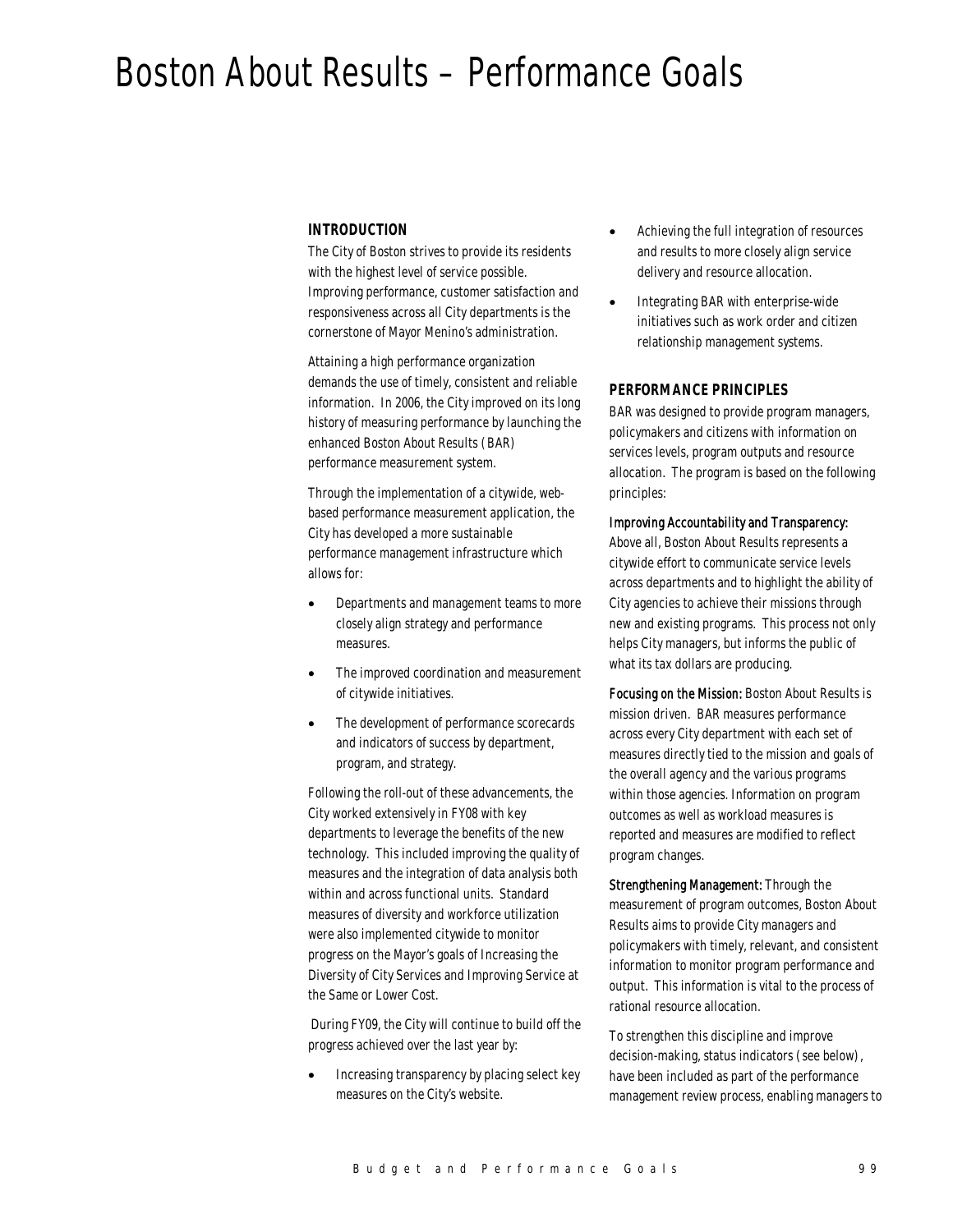follow their progress in relation to previously stated targets.

# **Status Indicators**

 $\mathcal{L}$ Performance meets or exceeds target

- Performance is slightly below target Δ Measure is trending far below target,  $\bullet$ 
	- needs attention
- $O$  Measure data missing or no target created

Strategic Resource Planning: Boston About Results is an integral part of the City's strategic resource planning process, an effort to fully align resources and results through a comprehensive all-funds approach. In FY09, the City will continue to develop the infrastructure and culture to make better-informed decisions.

The strategic resource planning system not only provides a solid base of service level information for departments, but also helps support the Mayor's vision of creating a City of:

- Opportunity and Hope
- Sustainability and Security
- Innovation and Growth

This vision focuses on providing fair, equitable and effective services for all Bostonians. Achieving this vision requires investment in targeted agencies and programs. Additionally, monitoring progress and communicating results will be critical moving forward. The table included highlights some key measures intended to track progress on specific initiatives for FY09.

# *CONTINUOUS PLANNING CYCLE*

# *Budget Development and Approval*

The performance system is part of a continuous planning and review cycle which integrates goal setting, program budgeting, monthly performance reporting, and financial tracking.

The cycle begins with departments preparing budgets within the financial parameters established. During the annual budget planning process, departments are required to develop and report performance measures indicating the planned and actual results supported by available resources. The mid-year evaluation of current

fiscal year projected results may lead to the refinement of departmental objectives and outcomes intended to further the department's mission in the ensuing year. By redesigning business processes to increase operational efficiency or realigning programs to enhance service delivery, the City adapts itself to the diverse needs of its citizenry.

#### Key Budget Dates/Requirements

| <b>City Charter</b>                        |                      |
|--------------------------------------------|----------------------|
| Action Required                            | (FY09 Dates)         |
| Departments proposed                       | No Requirement       |
| budgets to Budget Office                   | (2/15/08)            |
| School Superintendent's                    | Ch. 613 Acts of 1987 |
| proposed budget to School                  |                      |
| Committee on or before<br>1st Wednesday in | (2/06/08)            |
| February.                                  |                      |
|                                            |                      |
| Mayoral meetings with                      | No Requirement       |
| departments                                | (March)              |
| <b>School Committee action</b>             | Ch. 613 Acts of 1987 |
| taken on budget on or                      |                      |
| before 4th Wednesday in                    | (3/26/08)            |
| March                                      |                      |
| Mayor's budget submitted                   | Ch. 190 Acts of 1982 |
| to City Council on or                      | as amended by Ch.    |
| before 2nd Wednesday in                    | 701 Acts of 1986     |
| April.                                     | (4/9/08)             |
|                                            |                      |
| Public Hearings held prior                 | No Requirement       |
| to budget adoption                         | (April-June)         |
| City Council action on                     | Ch. 190 Acts of 1982 |
| budget on or before 2nd                    | as amended by Ch.    |
| Wednesday in June                          | 701 Acts of 1986     |
|                                            | (6/11/08)            |
| Mayor's approval of budget                 | No Requirement       |
| adopted by City Council on                 | (6/27/08)            |
| or before July 1, 2008                     |                      |
| (FY09)                                     |                      |

Funding requests and projected service delivery outcomes are informed by prior year results and help frame a series of policy discussions held with the Mayor. Tradeoffs under alternative service delivery options may be analyzed, with the end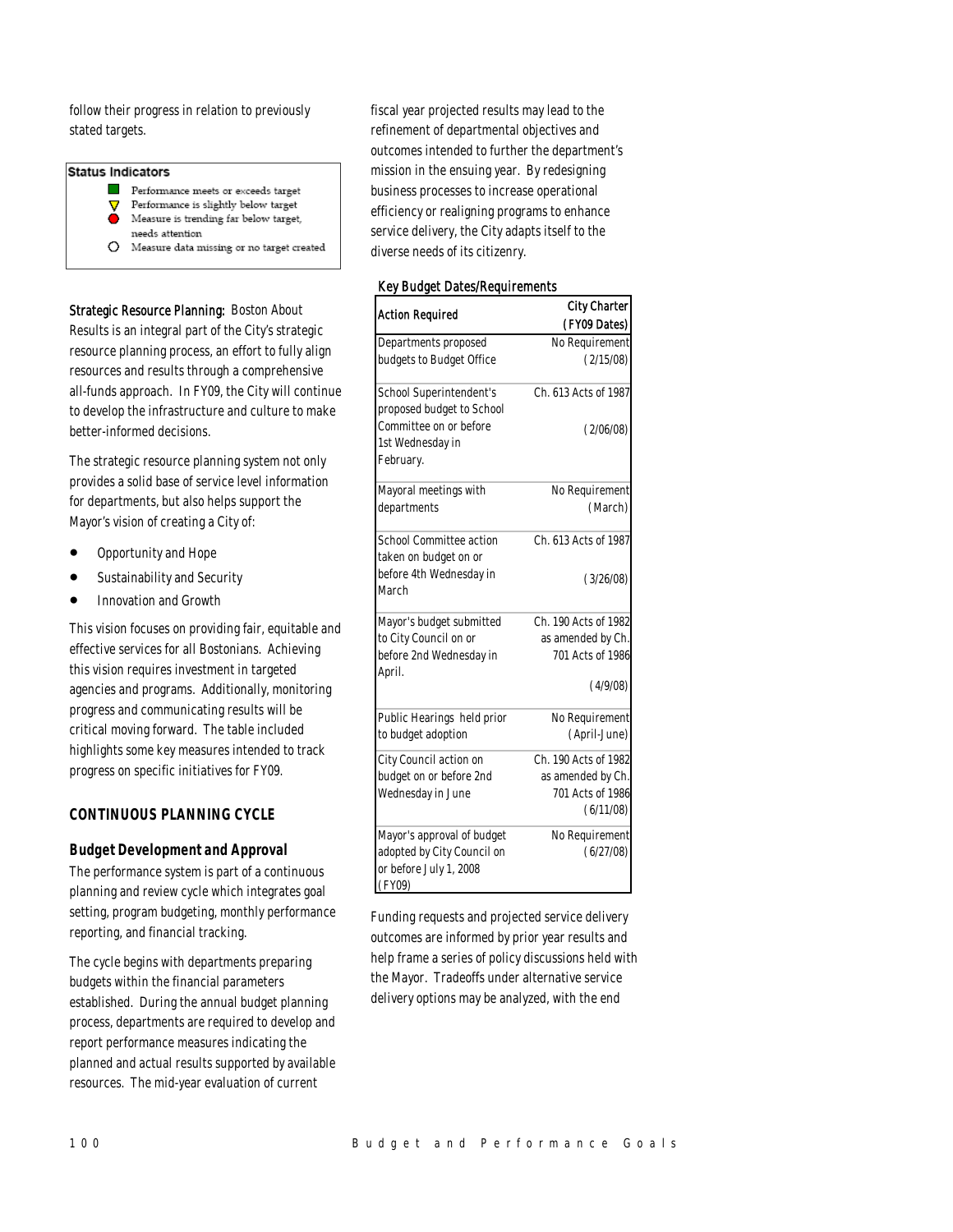result a recommended budget submitted to the City Council for public deliberation.

The final approved budget marks the Mayor's commitment to provide the citizens of Boston with a comprehensive plan to deliver the highest level of service.

#### *Budget Accountability*

Budget implementation follows City Council approval. Throughout the year, budget expenditure monitoring is informed by performance data. Financial and operational performance is monitored against the established budget plan and expected service levels, utilizing monthly revenue and expenditure variance reports and the Boston About Results system to ensure accountability for performance. Policy meetings with the Mayor may be held mid-year to take a comprehensive look at front-line agency performance to ensure that departmental strategy is delivering actual results.

#### *Continuous Service Delivery Improvement*

The measures and methods of effective service delivery must evolve over time as the city grows and changes. The City regularly identifies opportunities for efficiencies and improvements in service that will be meaningful to residents, businesses and visitors. These types of fundamental changes require sustained, multiyear efforts to realize the full benefit of new strategies. Among the City's restructuring and refinement processes are the following initiatives:

- In FY09, the City will continue the implementation of an enhanced citizen relationship management system. The Mayor's 24 Hour Hotline will now have the tools to more accurately and effectively track citizen service requests. Utilizing this data, frontline service departments will improve accountability, increase productivity and enhance transparency.
- After a successful pilot program in FY08, single-stream recycling will expand citywide, enabling and encouraging more residents to increase their recycling efforts

by removing the requirement of sorting recyclables.

- The City began in FY08 to coordinate geographic data across departments through the enterprise-GIS program and hired a GIS data manager in MIS. This spring the City launched a new interactive mapping service on the City's website allowing the public to search for information in their neighborhoods from snow emergency routes to capital projects. A new universal addressing system will standardize data across departments and improve service coordination.
- Launched in FY08, the City's new online Career Center will create further improvements in the processes of job posting, interviewing, selecting and hiring of candidates. In FY09, as users become more familiar with the system, additional elements of the technology's functionality will be activated.

Additional information on program strategies, measures and funding can be found in Volumes 2 and 3.